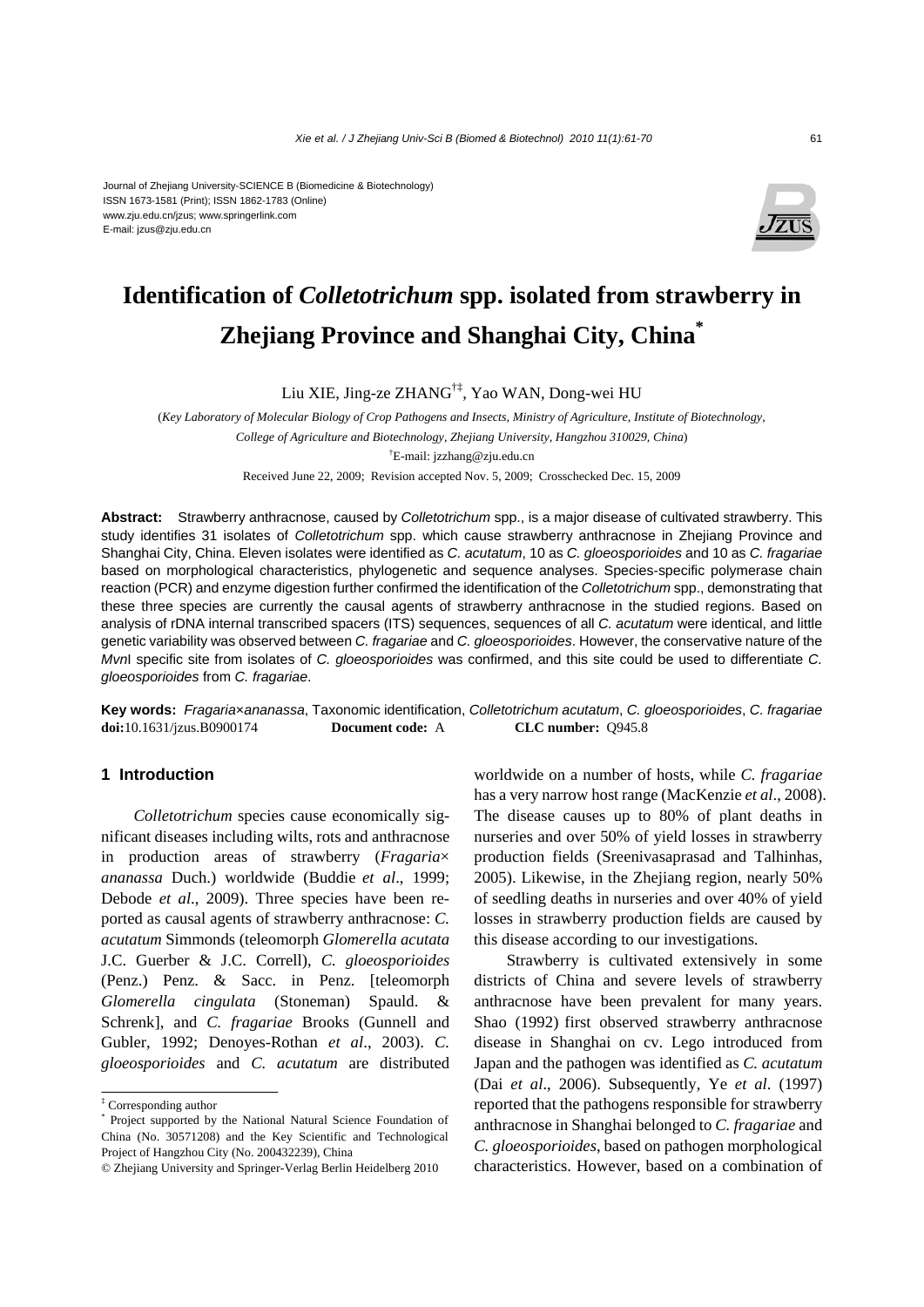morphology and rDNA internal transcribed spacers (ITS) sequence analysis, *C. acutatum* and *C. gloeosporioides* were identified as the causal agents (Ren *et al*., 2008). Zhejiang Province, adjacent to Shanghai, is an important strawberry-producing area with about 6000 ha under cultivation. Although the disease occurs every year, isolation and molecular identification to clarify which *Colletotrichum* spp. are responsible for anthracnose disease in the area have not been performed. The main purpose of this study was to establish which species are currently causing anthracnose disease in strawberry in Zhejiang Province and to compare them with isolates from strawberry plants from Shanghai.

### **2 Materials and methods**

#### **2.1 Fungal isolates**

*Colletotrichum* spp. were isolated from diseased strawberry plants (fruit, vegetative parts, and root crowns) from different cultivars and sites from the summer of 2006 to the spring of 2007. Infected plant organs were surface-sterilized [0.5% (w/v) sodium hypochlorite] for 2–5 min before they were placed onto potato dextrose agar (PDA) containing streptomycin. Isolates selected were transferred to PDA, and single conidial isolates were prepared from each isolate. Cultures were grown on PDA at 25 °C. Plugs (5 mm) were cut from the margin of fresh colonies and stored in 20% (w/v) glycerol in a freezer at  $-70$  °C.

## **2.2 Morphological examination**

Isolates representative of different sites were selected for morphological species identification. These isolates were cultured on PDA in darkness at 25 °C for 5 d. Mycelial discs (5 mm) were taken from the growing edge of colonies and transferred onto plates of strawberry leaf agar (SLA) (Gunnell and Gubler, 1992). The SLA plates were placed in an incubator under continuous fluorescent light at 25 °C. Conidia were harvested after 14 d, and setae after 22–30 d, from acervuli produced on the leaf pieces. Conidia were mounted in water, and examined for size and shape, using a Zeiss Axiophot 2 microscope with an Axiocam CCD camera and AxioVision digital imaging software (AxioVision Software Release

3.1, version 3-2002; Carl Zeiss Vision Imaging Systems). Colony color was determined after 7 d on PDA at 25 °C under conditions of alternating cycles of 12 h light and 12 h darkness.

## **2.3 DNA extraction**

Fungal isolates were cultured in darkness at 25 °C for 5 d. Mycelial disks were excised from the margins of colonies and inoculated into 100 ml of liquid growth media potato dextrose broth (PDB) in 250 ml flasks, shaken at 200 r/min at 25 °C for 5 d. Mycelia were harvested by filtration, freeze-dried, ground to a fine powder in liquid nitrogen, and then stored at –70 °C. About 50 mg of mycelial powder was removed into a sterile 1.5-ml tube, rehydrated in 600 µl of  $2\times$  cetyltrimethylammonium bromide (CTAB) buffer [100 mmol/L Tris (pH 8.0), 1.4 mol/L NaCl, 30 mmol/L ethylenediaminetetraacetic acid (EDTA), 2% (w/v) hexadecyltrimethylammonium bromide], and incubated in a water bath at 65 °C for 30–60 min. Following a phenol/chloroform extraction, the genomic DNA was precipitated by isopropanol in the presence of sodium acetate. Genomic DNA was visualized in 1% (w/v) agarose gels after ethidium bromide staining. DNA concentration was determined by ultraviolet (UV) spectroscopy.

#### **2.4 Amplification of rDNA-ITS regions**

The ITS regions of rDNA were amplified using the primers ITS6 (5′-GAAGGTGAAGTCGTAAC AAGG-3′) and ITS4 (5′-TCCTCCGCTTATTGAT ATGC-3′) for direct sequencing (Cooke and Duncan, 1997). Polymerase chain reaction (PCR) amplifications were performed in a total volume of 50 μl containing 40 mmol/L of Tris-HCl (pH 8.4), 100 mmol/L of KCl, 3 mmol/L of MgCl<sub>2</sub>, 200 μmol/L of each dNTP, 1 μmol/L of each primer, and 0.5 U of *Taq* (Sangon Co., Shanghai, China). PCR amplifications were carried out using a PTC-150 MiniCycler (MJ Research Corp., America). Following an initial denaturation at 95 °C for 4 min, the DNA templates were amplified for 35 cycles. Each cycle consisted of a denaturation step at 95 °C for 1 min, an annealing step at 52 °C for 1 min, and an extension step at 72 °C for 1 min. A final extension step (72 °C for 10 min) was included at the end. Aliquots of 4 μl of the amplification products were electrophoresed on 1% (w/v) agarose gels, and the PCR products were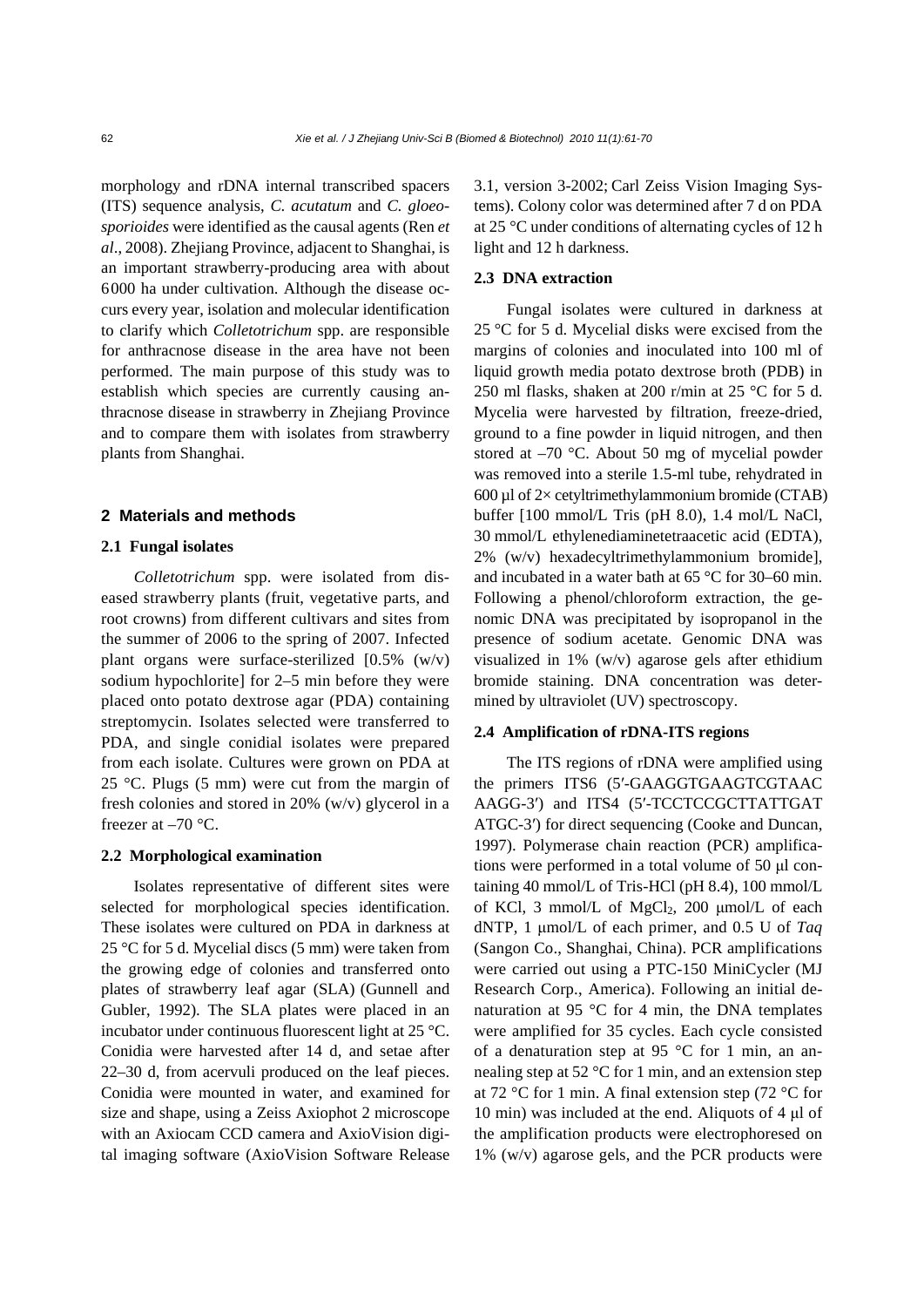subsequently stained with ethidium bromide. Successful PCR amplification products resulted in a single DNA band (corresponding to ~560 bp). The PCR products were purified using a Biolight PCR Purification Kit (Shanghai Biolight Technology Co. Ltd., China) according to the manufacturer's instructions.

## **2.5 Sequencing and analysis of rDNA-ITS regions**

The purified PCR products were submitted to the Hangzhou Genomics Institute for sequencing in both directions. Sequence files were assembled and edited, and consensus sequences were constructed using DNAMAN 4.0 (Lynnon bioSoft). The ITS sequences were submitted to the GenBank database. Sequences were deposited in GenBank (accession numbers given in Table 1) and compared against those sequences already found in the databases using the BLAST search. The ITS sequences for reference isolates were downloaded from the GenBank database (Table 1), along with that of *Neurospora crassa* (M13906) as an outgroup. Sequences were aligned using CLUSTAL X (Thompson *et al*., 1997). Phylogenetic analyses were performed using test version 4.0b10 (PPC) of PAUP (Swofford, 2002). Phylogenetic trees were inferred from the ITS sequence data set using parsimony analysis and all characters were weighted equally and gaps were treated as missing data. Clade stability was assessed using a bootstrap analysis with 1000 replicates, each with 10 replicates of random stepwise addition of taxa.

#### **2.6 PCR with** *C. acutatum***-specific primers**

PCR primers for detection of the pathogen included the ITS4 primer (5′-TCCTCCGCTTATTGAT ATGC-3′) coupled with the specific primer for *C. acutatum* (*Ca*Int2) (5′-GGGGAAGCCTCTCGCG G-3′) (Sreenivasaprasad *et al*., 1996; White *et al*., 1990). The genomic DNA of *Trichoderma virens* was used as a negative control. *C. acutatum*-specific PCR reactions were performed in a total volume of 50 μl, containing 50 ng of genomic DNA, 50 mmol/L KCl, 10 mmol/L Tris-HCl, 100 μmol/L of each dNTP, 1.5 mmol/L MgCl<sub>2</sub>, 1 U of *Taq* DNA polymerase (Ta-KaRa Corp., Japan), and 0.5 μmol/L of each primer. The reaction mixtures were incubated in a PTC-150 MiniCycler (MJ RESEARCH Corp., America) for 35 cycles consisting of 1 min at 95 °C, 30 s at 54 °C, and 1 min at 72 °C. Amplification products were separated in 1% (w/v) agarose gels, stained with the nucleic acid stain GoldView™ (Shanghai SBC Genetch Co. Ltd., China), and viewed under UV light for detection of amplification products.

## **2.7 PCR reaction and DNA digestion**

The 5.8S-ITS regions of representative isolates of *C. gloeosporioides* and *C. fragariae*, identified by morphological characteristics, were amplified by PCR using universal primers ITS1 (5′-GCCGTAGG TGAACCTGCGG-3′) and ITS4 (5′-TCCTCCGCTT ATTGATATGC-3′) (Martinez-Culebras *et al*., 2000). The genomic DNA of *Trichoderma virens* was used as a negative control. PCR reactions were performed in a total volume of 50 μl, containing 150–200 ng of DNA, 50 mmol/L KCl, 10 mmol/L Tris-HCl, 200 μmol/L of each dNTP, 1 μmol/L of each primer, 1.5 mmol/L MgCl<sub>2</sub>, and 2.5 U of *Taq DNA poly*merase (Sangon Co., Shanghai, China). The reaction mixtures were incubated in a PTC-150 MiniCycler (MJ RESEARCH Corp., America). Following an initial denaturation at 95 °C for 4 min, the DNA templates were amplified for 35 cycles. Each cycle consisted of a denaturation step at 95 °C for 1 min, an annealing step at 56 °C for 1 min, and an extension step at 72 °C for 1 min. A final extension step (72 °C for 10 min) was included at the end. Amplification products were separated on 1% (w/v) agarose gels in Tris-acetate-EDTA (TAE) buffer.

To specifically identify strawberry isolates of *C. gloeosporioides*, PCR products from the ITS1/ITS4 primer pair were digested with the restriction enzyme *Mvn*I (supplied under the name Bsh1236I by Fermentas, MBI, Republic of Lithuania) at 37 °C for 16 h (Martinez-Culebras *et al*., 2003). PCR products for species-specific identification and restriction fragments from the PCR fragment primed with ITS1 and ITS4 were separated on 1% and 3% (w/v) agarose gels, respectively, with 0.5× Tris-borate-EDTA (TBE) buffer. After electrophoresis, gels were stained with ethidium bromide  $(0.5 \text{ µg/ml})$ , and the DNA bands were visualized with UV light. DNA sizes were estimated by comparison with a DNA length standard (100–3000 bp molecular marker, Bio Basic Inc., Canada), as described by Martinez-Culebras *et al*. (2003).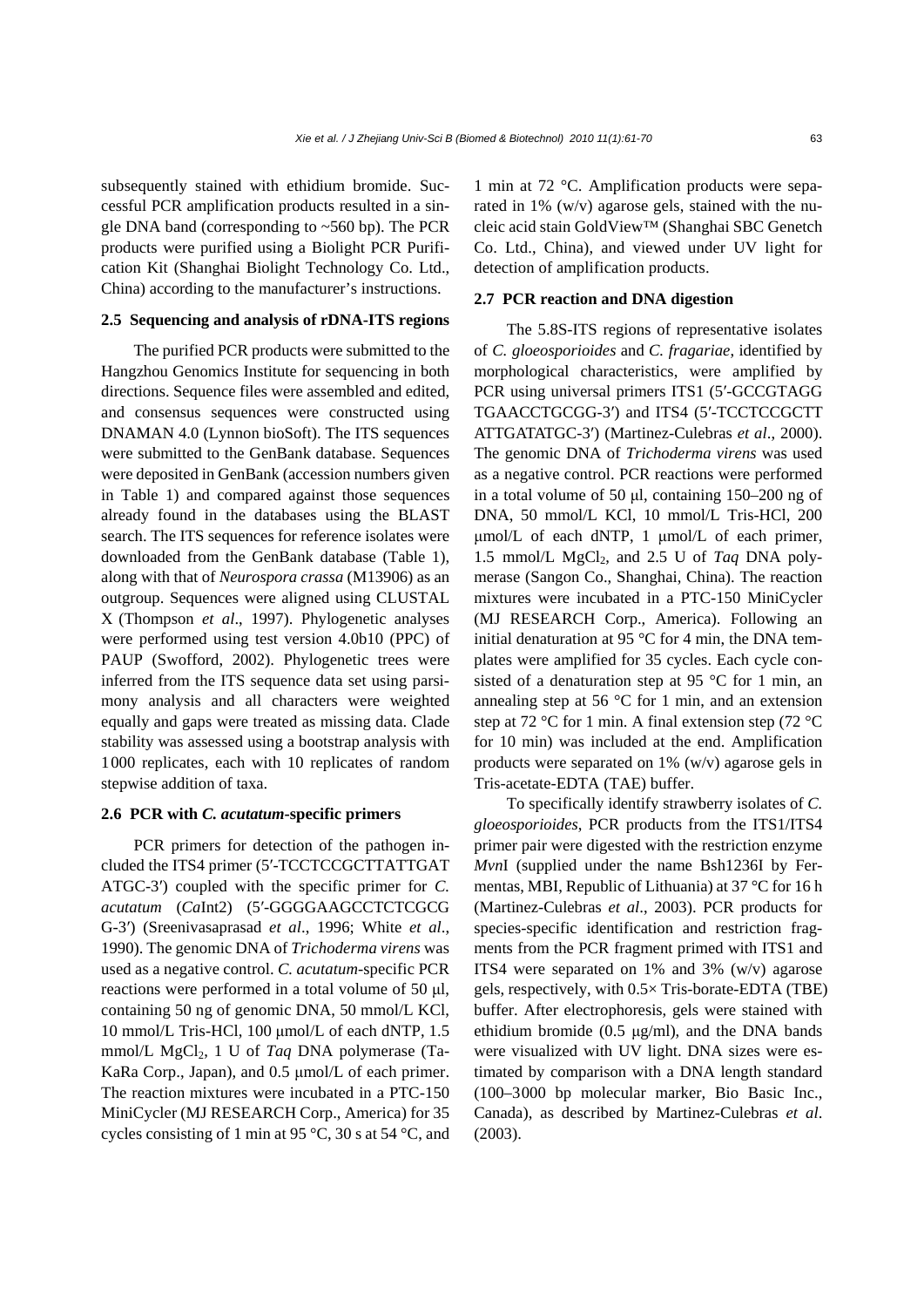## **3 Results**

## **3.1 Morphological comparisons**

Isolates of *Colletotrichum* spp. obtained from fruit, vegetative parts, and root crowns from different cultivars showing typical anthracnose symptoms, were selected for morphological identification. Based on taxonomic criteria of morphological characteristics (colony characters, conidial and setal morphology

and production of a teleomorph) (Gunnell and Gubler, 1992), 10 *C. gloeosporioides*, 10 *C. fragariae* and 11 *C. acutatum* isolates were recognized among 31 isolates (Table 1). On SLA, most of the conidia of *C. fragariae* isolates were narrowly obovate, straight or occasionally slightly curved, [(13.0–) 14.5–16.5 (-19.0)]  $\mu$ m×[(3.5–) 4.2–4.8 (-5.5)]  $\mu$ m (mean=16.0 μm×4.5 μm) (Fig. 1a). Conidia of *C. acutatum* isolates were elliptic to fusiform,  $[(11.0-) 11.2-15.5]$ 

**Table 1 Isolates of** *Colletotrichum* **spp. from Zhejiang Province and Shanghai City, China used in this study and the reference isolates used for ITS ribosomal DNA sequence comparisons**

| Isolate/<br>strain | Species            | Host plant       | Geographical origin              | GenBank<br>accession No. | Reference     |  |  |  |  |
|--------------------|--------------------|------------------|----------------------------------|--------------------------|---------------|--|--|--|--|
| Isolates used      |                    |                  |                                  |                          |               |  |  |  |  |
| WY01               | C. gloeosporioides | Toyonoka/leaf    | Jiande City, Zhejiang Province   | FJ608625                 | In this study |  |  |  |  |
| WY02               | C. gloeosporioides | Toyonoka/petiole | Jiande City, Zhejiang Province   | FJ608626                 | In this study |  |  |  |  |
| WY03               | C. gloeosporioides | Toyonoka/leaf    | Jiande City, Zhejiang Province   | FJ608627                 | In this study |  |  |  |  |
| WY04               | C. gloeosporioides | Toyonoka/leaf    | Jiande City, Zhejiang Province   | FJ608628                 | In this study |  |  |  |  |
| WY05               | C. gloeosporioides | Toyonoka/leaf    | Zhaotun, Shanghai City           | FJ608629                 | In this study |  |  |  |  |
| WY06               | C. gloeosporioides | Toyonoka/crown   | Zhaotun, Shanghai City           | FJ608630                 | In this study |  |  |  |  |
| WY07               | C. gloeosporioides | Hongjia/leaf     | Hangzhou City, Zhejiang Province | FJ608631                 | In this study |  |  |  |  |
| <b>WY08</b>        | C. gloeosporioides | Toyonoka/leaf    | Hangzhou City, Zhejiang Province | FJ608632                 | In this study |  |  |  |  |
| WY09               | C. gloeosporioides | Toyonoka/crown   | Jiande City, Zhejiang Province   | FJ608633                 | In this study |  |  |  |  |
| WY10               | C. gloeosporioides | Toyonoka/petiole | Hangzhou City, Zhejiang Province | FJ608634                 | In this study |  |  |  |  |
| WY11               | C. fragariae       | Toyonoka/crown   | Jiande City, Zhejiang Province   | FJ608635                 | In this study |  |  |  |  |
| WY12               | C. fragariae       | Toyonoka/leaf    | Jiande City, Zhejiang Province   | FJ608636                 | In this study |  |  |  |  |
| WY13               | C. fragariae       | Toyonoka/crown   | Zhaotun, Shanghai City           | FJ608637                 | In this study |  |  |  |  |
| WY14               | C. fragariae       | Toyonoka/leaf    | Zhaotun, Shanghai City           | FJ608638                 | In this study |  |  |  |  |
| WY15               | C. fragariae       | Toyonoka/crown   | Zhaotun, Shanghai City           | FJ608639                 | In this study |  |  |  |  |
| WY16               | C. fragariae       | Tochiotome/crown | Hangzhou City, Zhejiang Province | FJ608640                 | In this study |  |  |  |  |
| WY17               | C. fragariae       | Toyonoka/leaf    | Hangzhou City, Zhejiang Province | FJ608641                 | In this study |  |  |  |  |
| WY18               | C. fragariae       | Akihime/petiole  | Hangzhou City, Zhejiang Province | FJ608642                 | In this study |  |  |  |  |
| WY19               | C. fragariae       | Toyonoka/leaf    | Hangzhou City, Zhejiang Province | FJ608643                 | In this study |  |  |  |  |
| WY20               | C. fragariae       | Toyonoka/crown   | Jiande City, Zhejiang Province   | FJ608644                 | In this study |  |  |  |  |
| WY21               | C. acutatum        | Toyonoka/leaf    | Zhaotun, Shanghai City           | FJ608645                 | In this study |  |  |  |  |
| WY22               | C. acutatum        | Toyonoka/fruit   | Zhaotun, Shanghai City           | FJ608646                 | In this study |  |  |  |  |
| WY23               | C. acutatum        | Toyonoka/leaf    | Zhaotun, Shanghai City           | FJ608647                 | In this study |  |  |  |  |
| WY24               | C. acutatum        | Toyonoka/fruit   | Zhaotun, Shanghai City           | FJ608648                 | In this study |  |  |  |  |
| WY25               | C. acutatum        | Toyonoka/fruit   | Jiande City, Zhejiang Province   | FJ608649                 | In this study |  |  |  |  |
| WY26               | C. acutatum        | Toyonoka/leaf    | Jiande City, Zhejiang Province   | FJ608650                 | In this study |  |  |  |  |
| WY27               | C. acutatum        | Toyonoka/leaf    | Jiande City, Zhejiang Province   | FJ608651                 | In this study |  |  |  |  |
| WY28               | C. acutatum        | Toyonoka/fruit   | Jiande City, Zhejiang Province   | FJ608652                 | In this study |  |  |  |  |
| WY29               | C. acutatum        | Toyonoka/leaf    | Jiande City, Zhejiang Province   | FJ608653                 | In this study |  |  |  |  |
| WY30               | C. acutatum        | Toyonoka/leaf    | Jiande City, Zhejiang Province   | FJ608654                 | In this study |  |  |  |  |
| WY31               | C. acutatum        | Toyonoka/petiole | Jiande City, Zhejiang Province   | FJ608655                 | In this study |  |  |  |  |

(To be continued)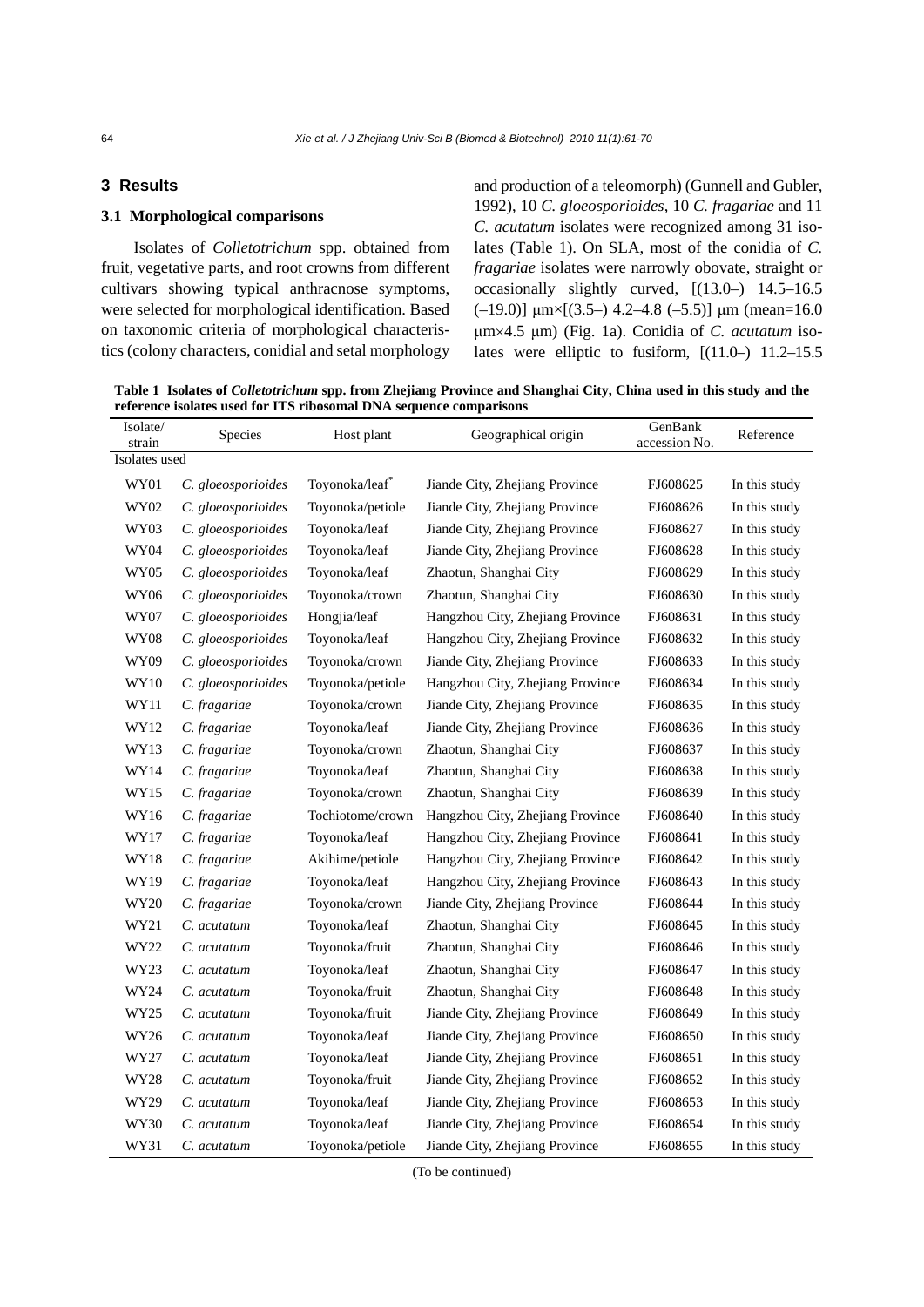| Isolate/<br>Strain | <b>Species</b>             | Host plant              | Geographical<br>origin | GenBank<br>accession No. | Reference                      |
|--------------------|----------------------------|-------------------------|------------------------|--------------------------|--------------------------------|
| Reference isolates |                            |                         |                        |                          |                                |
| <b>IMI 345047</b>  | C. fragariae               | Strawberry              | <b>USA</b>             | AJ536223                 | Martinez-Culebras et al., 2003 |
| IMI 348167         | C. fragariae               | Strawberry              | <b>USA</b>             | AJ536222                 | Martinez-Culebras et al., 2003 |
| CG 231             | C. gloeosporioides         | Strawberry              | <b>USA</b>             | AF272780                 | Freeman et al., 2001           |
| IMI 324983         | Glomerella cingulata       | Strawberry              | <b>USA</b>             | AJ536226                 | Martinez-Culebras et al., 2003 |
| IMI 347765         | G. tucumanensis            | Saccharum sp.           | Bangladesh             | AJ536231                 | Martinez-Culebras et al., 2003 |
| IMI 345051         | G. cingulata               | Strawberry              | Canada                 | AJ536224                 | Martinez-Culebras et al., 2003 |
| <b>IMI 345027</b>  | G. acutata                 | Strawberry              | France                 | AJ536199                 | Martinez-Culebras et al., 2003 |
| IMI 348160         | G. acutata                 | Strawberry              | <b>USA</b>             | AJ536200                 | Martinez-Culebras et al., 2003 |
| <b>IMI 360086</b>  | G. acutata                 | Strawberry              | Japan                  | AJ536205                 | Martinez-Culebras et al., 2003 |
| IMI 345575         | G. acutata                 | Strawberry              | New Zealand            | AJ536215                 | Martinez-Culebras et al., 2003 |
|                    | MAFF 511343 G. graminicola | unknown                 | Japan                  | AB057436                 | Moriwaki et al., 2002          |
| CBS 151.28         | G. lindemuthiana           | Phaseolus vulgaris      | unknown                | AJ301946                 | Nirenberg et al., 2002         |
| <b>BBA 70709</b>   | C. trifolii                | Trifolium sp.           | <b>USA</b>             | AJ301941                 | Nirenberg et al., 2002         |
| <b>UQ 343</b>      | C. destructivum            | Unknown                 | Australia              | AF451908                 | Unpublished                    |
| <b>STE-U 5304</b>  | C. capsici                 | Arachis hypogaea        | Tanzania               | AY376526                 | Lubbe et al., 2004             |
| <b>STE-U 5301</b>  | C. coccodes                | Lycopersicon esculentum | Zimbabwe               | AY376528                 | Lubbe $et$ al., 2004           |
| <b>STE-U 5299</b>  | C. dematium                | Peperomia sp.           | Unknown                | AY376531                 | Lubbe et al., $2004$           |
| <b>BBA70535</b>    | C. fuscum                  | Digitalis lanata        | unknown                | AJ301938                 | Nirenberg et al., 2002         |
| <b>STE-U 5296</b>  | C. orbiculare              | Xanthium spinosum       | Argentina              | AY376541                 | Lubbe et al., 2004             |
| <b>STE-U 5294</b>  | G. truncata                | Arachis hypogaea        | Gambia                 | AY376543                 | Lubbe et al., $2004$           |

\* Cultivar/Organ from which fungus isolated

 $(-16.0)$ ] μm×[(3.8–) 4.1–4.7 (-5.0)] μm (mean=13.5 μm×4.4 μm) (Fig. 1b). The conidia of *C. gloeosporioides* isolates were oblong with obtuse ends, straight (Fig. 1c), and were shorter and broader than those of *C. fragariae* and *C*. *acutatum*, [(11.8–) 12.5–14.8 (–16)]  $\mu$ m×[(4.6–) 5.0–6.0 (–6.8)]  $\mu$ m (mean=13.5  $\mu$ m×5.5  $\mu$ m). The shapes of the conidia of *C. fragariae*, *C. gloeosporioides* and *C*. *acutatum* agreed with previous descriptions (Gunnell and Gubler, 1992), but the average conidial size of each of the three species was slightly different from the range described by Gunnell and Gubler (1992), namely 18 μm×4 μm, 15.5 μm×3.7 μm, and 15 μm×4.3 μm for *C. fragariae*, *C. acutatum*, and *C. gloeosporioides*, respectively.

Mature setae of *C. fragariae* were dark brown, uniform in width except for the apical cells which functioned as phialides, and produced conidia in individual isolates (Figs. 1e and 1f). Setae of *C. gloeosporioides* were dark brown, gradually tapered along their entire length to their apices, straight, produced singly, and did not produce conidia (Fig. 1g). Setae of *C. acutatum* were brown to dark brown, tapered, generally aseptate (Fig. 1h), did not produce conidia, and were shorter than those of *C. fragariae* and *C. gloeosporioides*. The isolates of *C. gloeosporioides*  readily produced perithecia containing asci and ascospores (Fig. 1d), but none of the isolates of *C. fragariae* or *C. acutatum* produced perithecia.

On PDA, the colony color of *C. fragariae* isolates ranged from beige to dark grey. Colonies of *C. gloeosporioides* isolates showed a dense, white mycelial growth turning to a dark olive-grey color. The colony color of *C. acutatum* isolates was white for 4–5 d but later became grey-brown.

# **3.2 Sequence analysis of the ribosomal DNA spacer sequence**

Sequence alignment showed that among 11 isolates (WY21–WY31), all sequences were identical to that of a strawberry isolate of *C. acutatum* (IMI 360086) from Japan. Among the other isolates (WY01–WY20), all sequences were very similar.

Reference sequences were selected cautiously from GenBank, with only those from voucher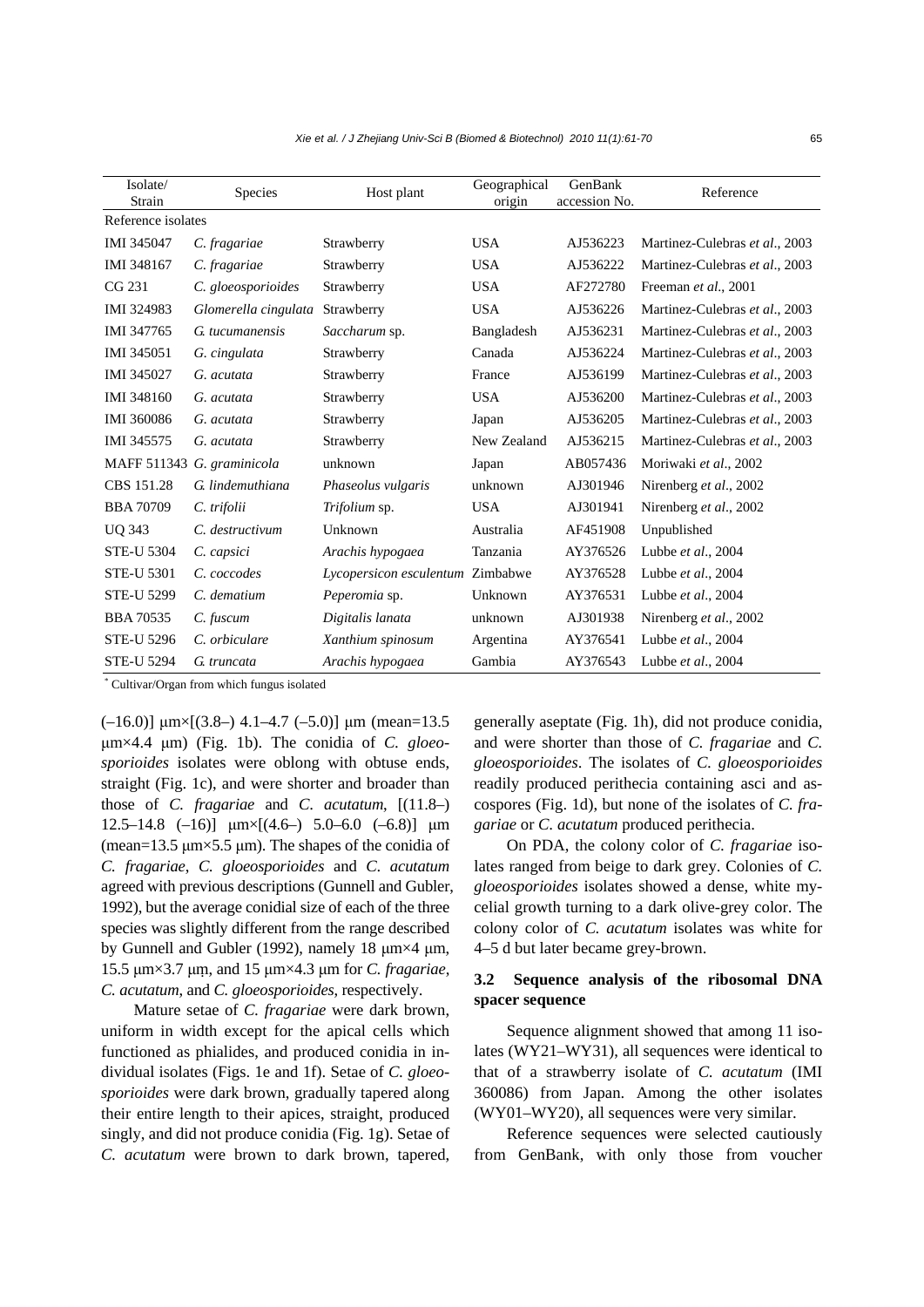

**Fig. 1 Conidial morphology of** *Colletotrichum* **species isolates from strawberry. (a) Obovate conidia of** *C. fragariae***; (b) Elliptic to fusiform conidia of** *C. acutatum***; (c) Cylindrical conidia of** *C. gloeosporioid***es; (d) Asci and ascospores of** *C. gloeosporioides***; (e) & (f) Setae of** *C. fragariae***; (f) A seta producing a conidium from its apical cells; (g) Setae of**  *C. gloeosporioid***es; (h) Seta of** *C. acutatum*

specimens being selected. The final ITS/5.8S dataset included 52 sequences with 530 characters after alignment. Phylogenetic analysis showed that the 31 isolates in this study were clustered into two groups, group I and group II (Fig. 2). In group I, 11 isolates, identified as *C. acutatum* based on morphological characteristics, were clustered together with 4 reference isolates of *C. acutatum* (teleomorph *G. acutata*) from strawberry. The isolate IMI 345575 (New Zealand) formed a single subgroup and did not group with any others. While 11 isolates produced a clade with the reference sequence of *C. acutatum* IMI 360086 from Japan, they were clustered with the isolates IMI 348160 (USA) and IMI 345027 (France) to form another subgroup with 93% bootstrap support, as described in Table 1 of Sreenivasaprasad and Talhinhas (2005). In group II, 20 isolates (WY01– WY20), classified as *C. fragariae* and *C. gloeosporioides* based on morphology, were in a poorly resolved group that included the reference isolates of *C. fragariae* and *C. gloeosporioides* (teleomorph *G. cingulata*) from strawberry (Fig. 2).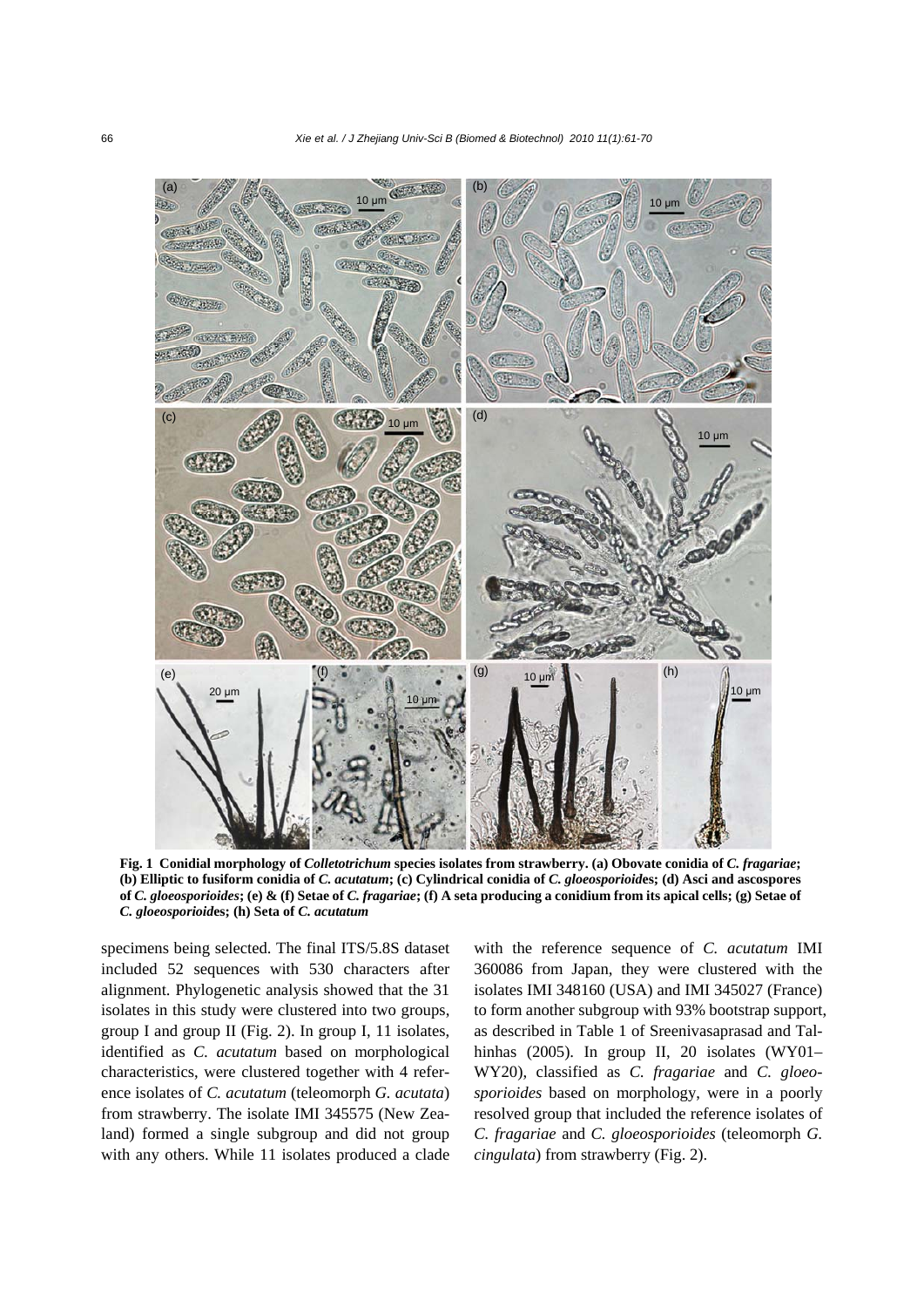

**Fig. 2 Phylogram generated from parsimony analysis based on complete sequence of ITS1-5.8S-ITS2 ribosomal RNA genes of 52 sequences with** *Neurospora crassa* **as outgroup**

Data were analyzed with random addition sequence, unweighted parsimony and treating gaps as missing data. Bootstrap values  $\geq 50\%$  are shown above or below branches. The numbers near each branch represent percentages out of 100 bootstrap replications

However, by analyzing 5.8S-ITS sequences, an *Mvn*I restriction site was found to be present within the ITS1 region in only 10 isolates (WY01–WY10) and no *Mvn*I restriction sites were found in the other isolates. Previous studies have shown an *Mvn*I restriction site present within the ITS1 region of the 5.8S-ITS sequences of only *C. gloeosporioides* isolates but not in other isolates of *Colletotrichum* spp*.* from strawberry plants (Martinez-Culebras *et al*., 2000; 2003). So in group II, 10 isolates (WY01– WY10) were related to *C. gloeosporioides* and the other isolates were attributed to *C. fragariae*, consistent with morphological identification (Table 1).

The ITS1-5.8S-ITS2 rDNA sequences of the 10 *C. gloeosporioid*es isolates fell into two groups: the first group comprised sequences from eight isolates (WY01, WY02, WY03, WY04, WY07, WY09, WY10 and WY06) and the second group comprised sequences from the remaining two (WY05 and WY08). Sequences within each group were identical but the two groups differed by three base pairs. Sequences of the *C. fragariae* isolates fell into three groups comprising four (WY18, WY20, WY12 and WY13), three (WY14, WY15 and WY16), and three (WY19, WY17 and WY11) isolates, respectively. Again, sequences within each group were identical but the three groups differed by three base pairs. Analysis of the rDNA ITS sequences revealed that the *Mvn*I restriction site in *C. gloeosporioides* isolates was conservative and a useful tool for distinguishing *C. gloeosporioides* from *C. fragariae* from strawberry plants. It also showed the genetic diversity of population structures in *C. gloeosporioides* and *C. fragariae*.

Based on 5.8S-ITS sequences and phylogenetic analysis, the 31 isolates could be classified clearly into three species. Eleven isolates (WY21–WY31) were identified as *C. acutatum* (all identical), 10 (WY01–WY10) as *C. gloeosporioides* (8 clustering in a group that is 3-bp different from the remaining 2) and 10 (WY11–WY20) as *C. fragariae* (4 clustering in a group that is 3-bp different from the remaining 6 that are in two groups of 3), consistent with the results of morphological identification (Table 1). Based on host origin, 7 isolates of *C. acutatum*, 8 of *C. gloeosporioides* and 7 of *C. fragariae* were isolated from the Zhejiang area, and 4, 2 and 3, respectively, from the Shanghai region. This confirms that the species of *Colletotrichum* causing anthracnose disease of strawberry in Zhejiang and Shanghai are the same.

## **3.3 Species-specific PCR and enzyme digestion**

Representative isolates, WY01, WY06 and WY08 for *C. gloeosporioides*, WY12, WY19 and WY14 for *C. fragariae*, and WY27, WY29 and WY31 for *C. acutatum*, were selected for speciesspecific PCR and enzyme digestion.

The nine representative isolates were detected by using the *C. acutatum*-specific primer *Ca*Int2 in conjunction with the ITS4 primer. About 490-bp fragments were amplified from the genomic DNA of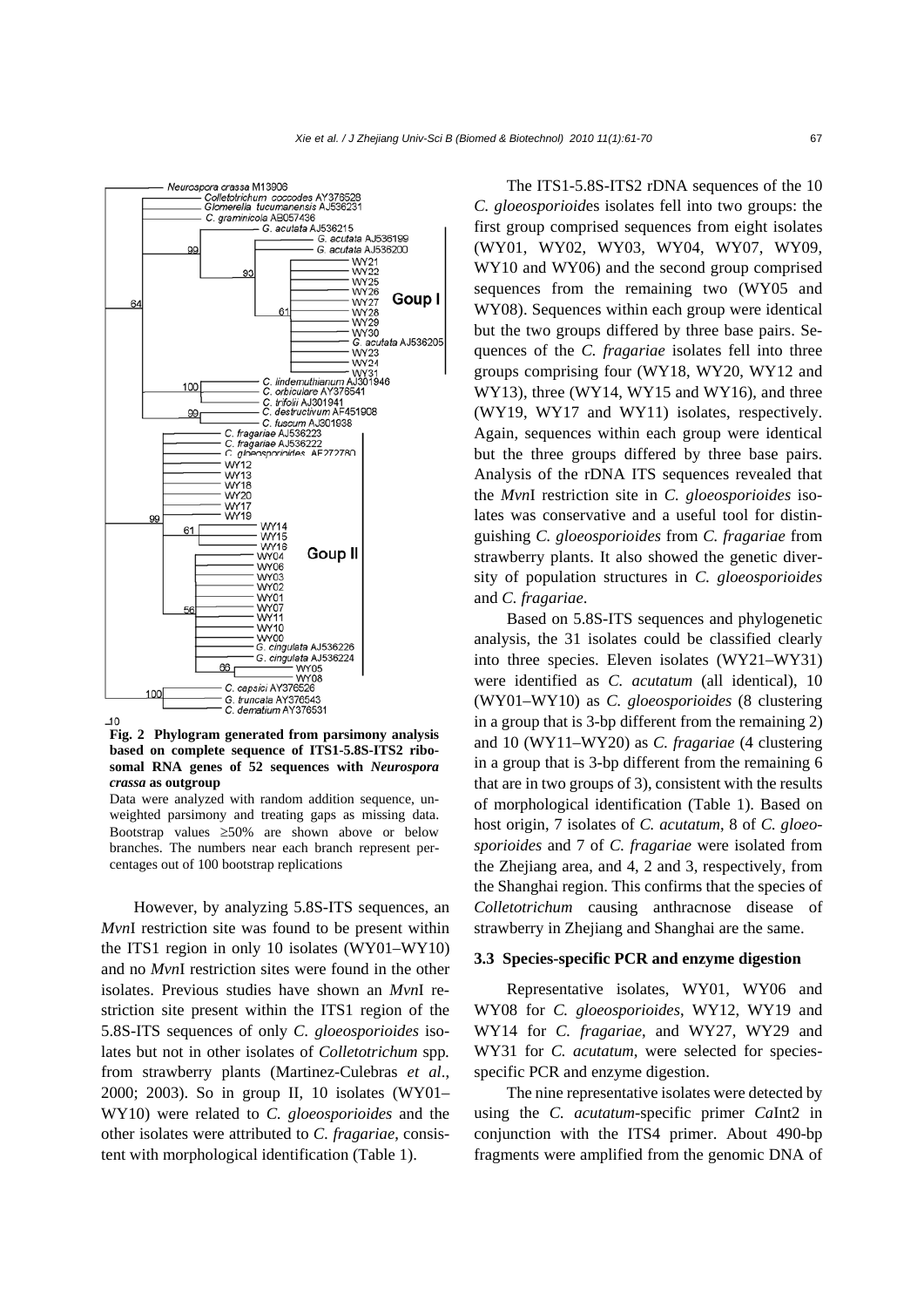the *C. acutatum* isolates but no amplification products were produced from the isolates representative of *C. gloeosporioides* or *C. fragariae*, along with the negative control (*Trichoderma virens*) (Fig. 3). This species-specific PCR result further confirmed the species identity of *C. acutatum*, consistent with phylogenetic and morphological identification.



**Fig. 3 PCR amplification of a specific fragment from**  *Colletotrichum* **species using the** *C. acutatum* **specific primer** *Ca***Int2 in conjunction with the primer ITS4** Lanes 1–3 correspond to representative *C. acutatum* isolates; Lanes 4–6 are the representative *C. gloeosporioides* isolates; Lanes 7–9 correspond to representative *C. fragariae* isolates; Lane 10 is a negative control (*Trichoderma virens* genomic DNA); Lane M corresponds to the 100–3000 bp molecular weight marker (Bio Basic Inc., Canada)

The isolates representative of *C. fragariae* and *C. gloeosporioides* were analyzed using the endonuclease *Mvn*I. The restriction endonuclease *Mvn*I cut all *C. gloeosporoides* PCR products amplified by PCR using the universal primers ITS1 and ITS4 to produce two fragments of about 480 and 100 bp. The species-specific restriction pattern could be obtained from the *C. gloeosporioides* isolates but this endonuclease did not cut any of the *C. fragariae* isolates (Fig. 4). This result confirms the established method for species identification using *Mvn*I digestion data (Martinez-Culebras *et al*., 2000; 2003).

#### **4 Discussion**

Most strawberry cultivars grown in Zhejiang Province and Shanghai City were introduced from



**Fig. 4 Ribosomal DNA restriction patterns shown by**  *Colletotrichum* **species after amplification with universal primers ITS1 and ITS4 followed by digestion with the restriction endonuclease** *Mvn***I**

Lanes 1–3 correspond to representative *C. fragariae* isolates; Lanes 4–6 correspond to representative *C. gloeosporioides* isolates; Lane 7 is a positive control (*Trichoderma virens* genomic DNA); Lane M corresponds to the 100–3000 bp molecular weight marker (Bio Basic Inc., Canada)

Japan and the cv. Toyonoka is presently the principal cultivar. Almost all of the isolates of *Colletotrichum* spp. responsible for the anthracnose disease originated from this cultivar. In this study, we identified the *Colletotrichum* spp. causing strawberry anthracnose, and aimed to determine whether the same or different species occur in strawberry nurseries and production fields in Zhejiang and Shanghai.

Traditionally, three species from strawberry were considered to be differentiated by morphological characters(Gunnell and Gubler, 1992). However, morphological criteria can be unreliable and non-predictive, because of highly variable morphological characteristics (Sreenivasaprasad *et al*., 1996; Sutton, 1992; Johnston and Jones, 1997). So Ye *et al*. (1997) possibly failed to distinguish *C. gloeosporioides* from *C. fragariae* from strawberry plants from Shanghai.

Molecular genetic studies have provided useful data for clarifying the systematics of the genus *Colletotrichum* (Martinez-Culebras *et al*., 2003). However, our studies showed that the divergence of 5.8S-ITS region sequences among isolates of *C. fragariae* and *C. gloeosporioides* was too low to separate them confidently as different species, confirming the observations of Sherriff *et al*. (1995),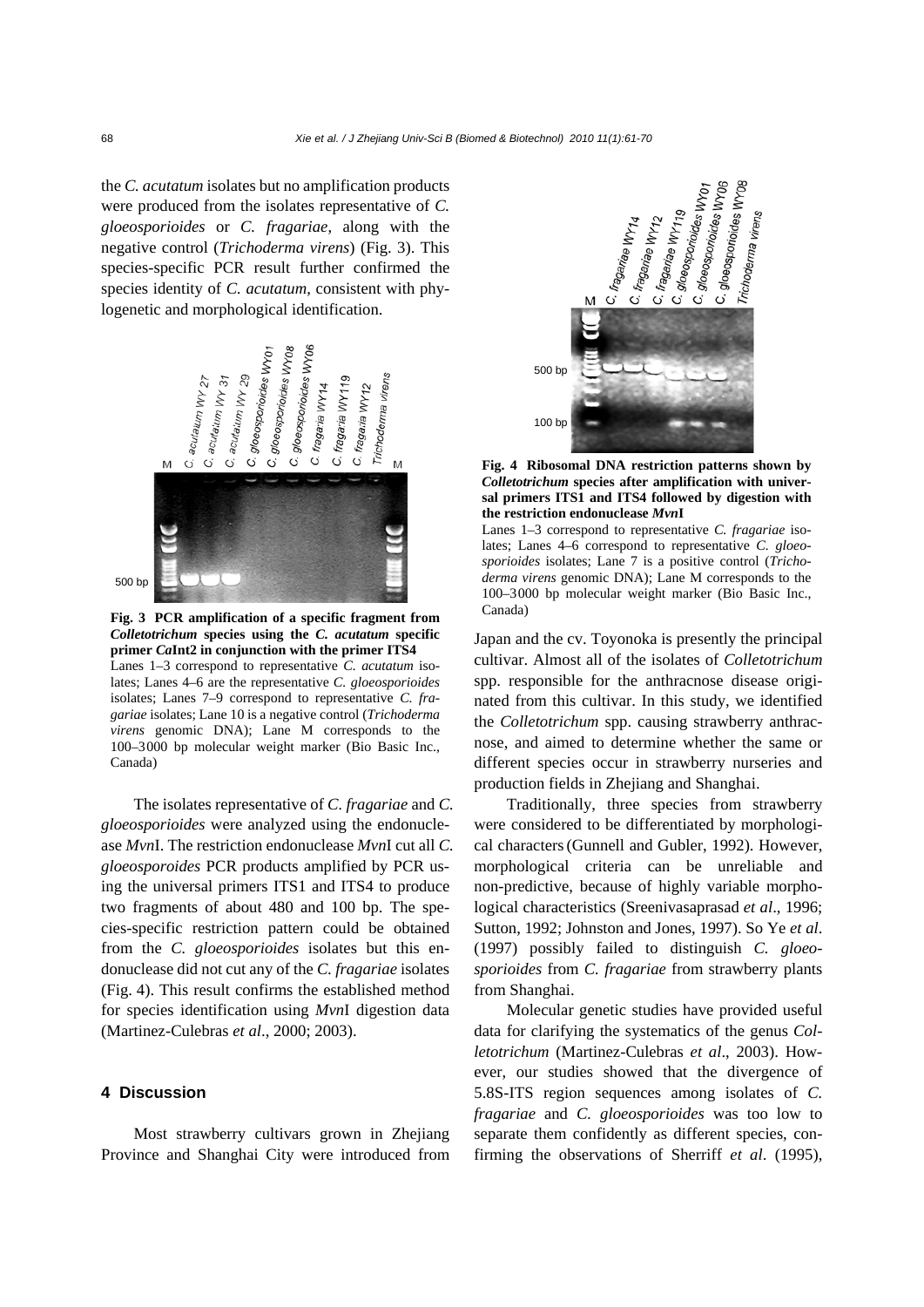Sreenivasaprasad *et al*. (1996) and Martinez-Culebras *et al*. (2003). Similarly, Ren *et al*. (2008) found that the ITS sequences of 17 isolates from strawberry were 99% identical, but they all were mistaken for *C. gloeosporioides*. Although the similarity between the nucleotide sequences of *C. gloeosporioides* and *C. fragariae* prevented the development of specific primers for these species based on the 5.8S-ITS region, Martinez-Culebras *et al*. (2000) found that there was an *Mvn*I specific site among ITS1 region of isolates of only *C. gloeosporioides* and not *C. fragariae*. This trait was confirmed subsequently by different original sequence data and could be used for differentiating *C. gloeosporioides* from *C. fragariae* (Martinez-Culebras *et al*., 2003). Martinez-Culebras *et al*. (2003) pointed out that this conclusion still needed to be confirmed by studying a higher number of isolates of *C. fragariae* and *C. gloeosporioides* from strawberry and also *C. gloeosporioides* from different hosts (Martinez-Culebras *et al*., 2003). Our results provide new evidence that the *Mvn*I site within the ITS1 region from isolates of *C. gloeosporioides* from strawberry is conservative.

In *C. acutatum*, phylogenetic analysis based on 5.8S-ITS region sequences indicated that different original isolates of pathogens of strawberry form a polyphyletic taxon, consistent with other observations (Martinez-Culebras *et al*., 2003; Freeman *et al*., 2000; 2001). The sequences of our 11 isolates of *C. acutatum* from Zhejiang and Shanghai, however, were identical to that of a strawberry isolate of *C. acutatum* (IMI 360086) from Japan. Although currently there are over 600 rDNA-ITS sequences from *C. acutatum* isolates available in public databases, a BLAST search showed that our sequences were identical to those of AL-9 (GenBank accession No. AB219025), AL-5 (GenBank accession No. AB219024) and IMI 360086 found only on strawberry in Japan. This suggests that this species has been introduced into Zhejiang and Shanghai from Japan through infected propagation material and has rapidly become established locally. However, analysis of sequences showed that there were two sequence types in *C. gloeosporioides* and three in *C. fragariae*. These may reflect the genetic diversity of population structures within them. Within *C. gloeosporioid*es, two sequence types were distributed in Zhejiang and Shanghai but based on the frequency of isolation, and the sequence types of the isolates WY01, WY02, WY03, WY05, WY06, WY07, WY09 and WY10 might be the predominant forms. Within *C. fragariae*, there were three sequence types of which two were distributed in Zhejiang and Shanghai and one, from isolates WY19, WY17 and WY11, was found only in Zhejiang (Table 1).

Based on isolation data (Table 1), *C. acutatum* can be isolated from fruits, leaves and petioles, *C. gloeosporioides* from leaves, petioles and root crowns, and *C. fragariae* from root crowns, leaves and petioles. Differences in pathogenicity among them, however, still need to be evaluated by pathogenicity tests. Although pathogenicity tests had been performed and typical symptoms could be seen, control transplant seedlings also could produce similar symptoms. Apparently, *Colletotrichum* spp. may be present in the form of latent infections in strawberry. The presence of latent infections of *Colletotrichum* spp. in strawberry was detected by a freeze treatment method and *Colletotrichum* spp. could be found on up to 50% of leaves and 10% of petioles in transplant seedlings (Mertely and Legard, 2004). For this reason, currently we still have not obtained reliable results from pathogenicity tests. However, this may be resolved in future studies by using pathogen-free strawberry plants obtained by propagating plantlets from meristem culture.

Based on morphological characters, phylogenetic analysis, species-specific PCR and enzyme digestion, three species, *C. acutatum*, *C. gloeosporioides* and *C. fragariae*, are considered the cause of anthracnose in strawberry-growing areas of Zhejiang and Shanghai. Although molecular studies are helpful for resolving relationships within the genus *Colletotrichum*, studies to date can be regarded as only preliminary (Photita *et al*., 2005). Many questions remain regarding the interspecies relationships within the genus, such as between *C. gloeosporioides* and *C. fragariae*. Sequence analysis from ITS regions has enabled some progress to be made towards a better understanding of the taxonomy of *Colletotrichum*, but the analysis of a larger collection of *C. gloeosporioides* and *C. fragariae* isolates, preferably based on a multilocus comparison (e.g., of ITS, actin, beta-tubulin, calmodulin, glutamine synthetase), is required before the two taxa can be differentiated with confidence.